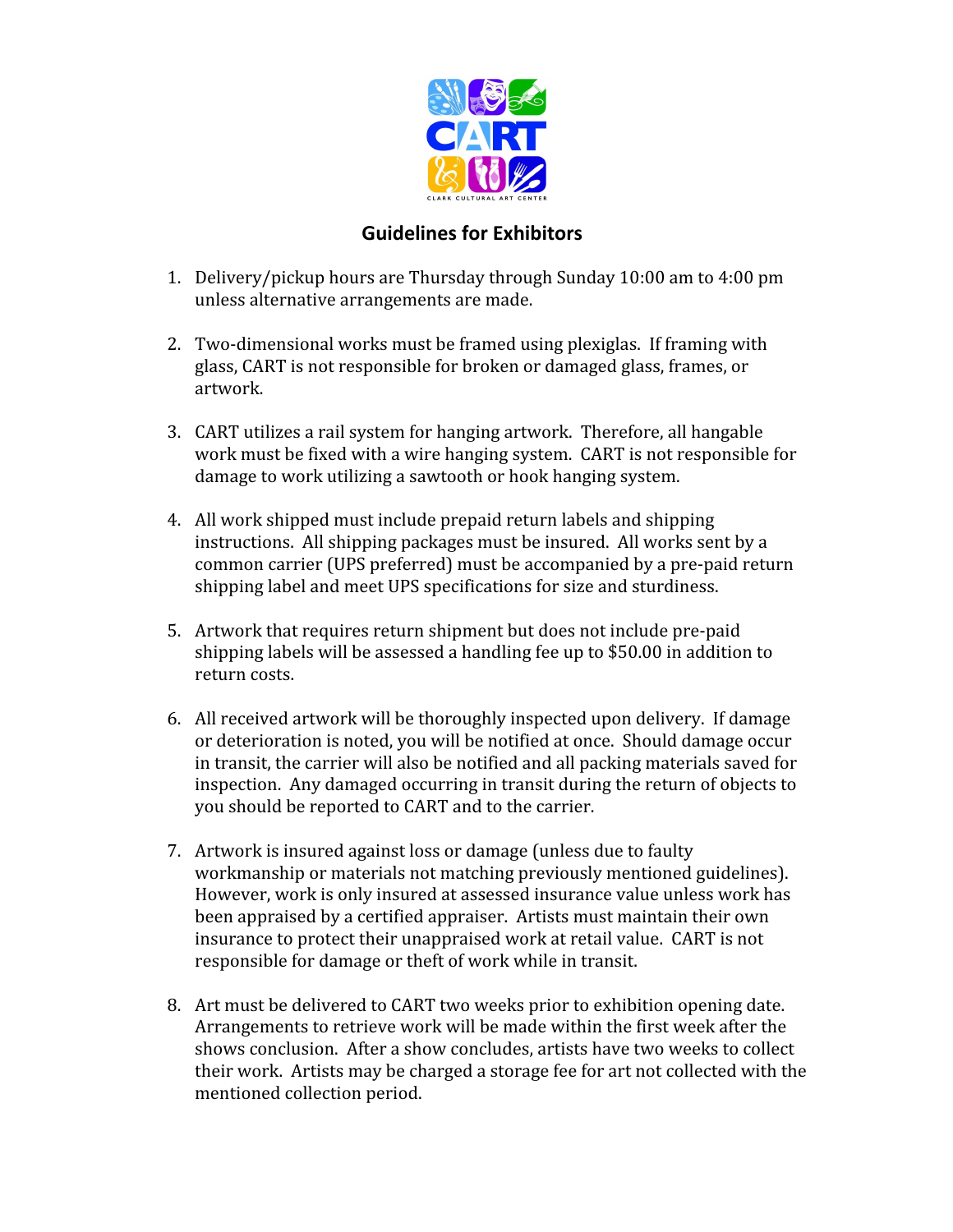- 9. Work left at CART 30 days after the exhibit ends or where no return shipping or arrangements have been made will become the property of CART.
- 10. The retail price of each piece is set by you and will not be altered CART without your permission. We expect that this price is no higher than what you would sell the piece for elsewhere. CART will retain a 35% commission on all work sold. This includes work sold on the post show Internet listing.
- 11. All received works must be clearly labeled with a tag on the back of each. Any pieces that are not clearly labeled may be excluded from the exhibit. Labels will include: Artist name, title of work, media, and sale price.
- 12. Artwork is and will remain your property until sold. Sale of the work does not constitute transfer of copyright.
- 13. CART assumes the right to photograph works on display for publicity, educational, and archival purposes.
- 14. All work will remain in CART, as installed, until the exhibit closes. No work will be accepted late or picked up early.
- 15. CART reserves the right to omit any artwork from exhibition, for any reason, without notice.